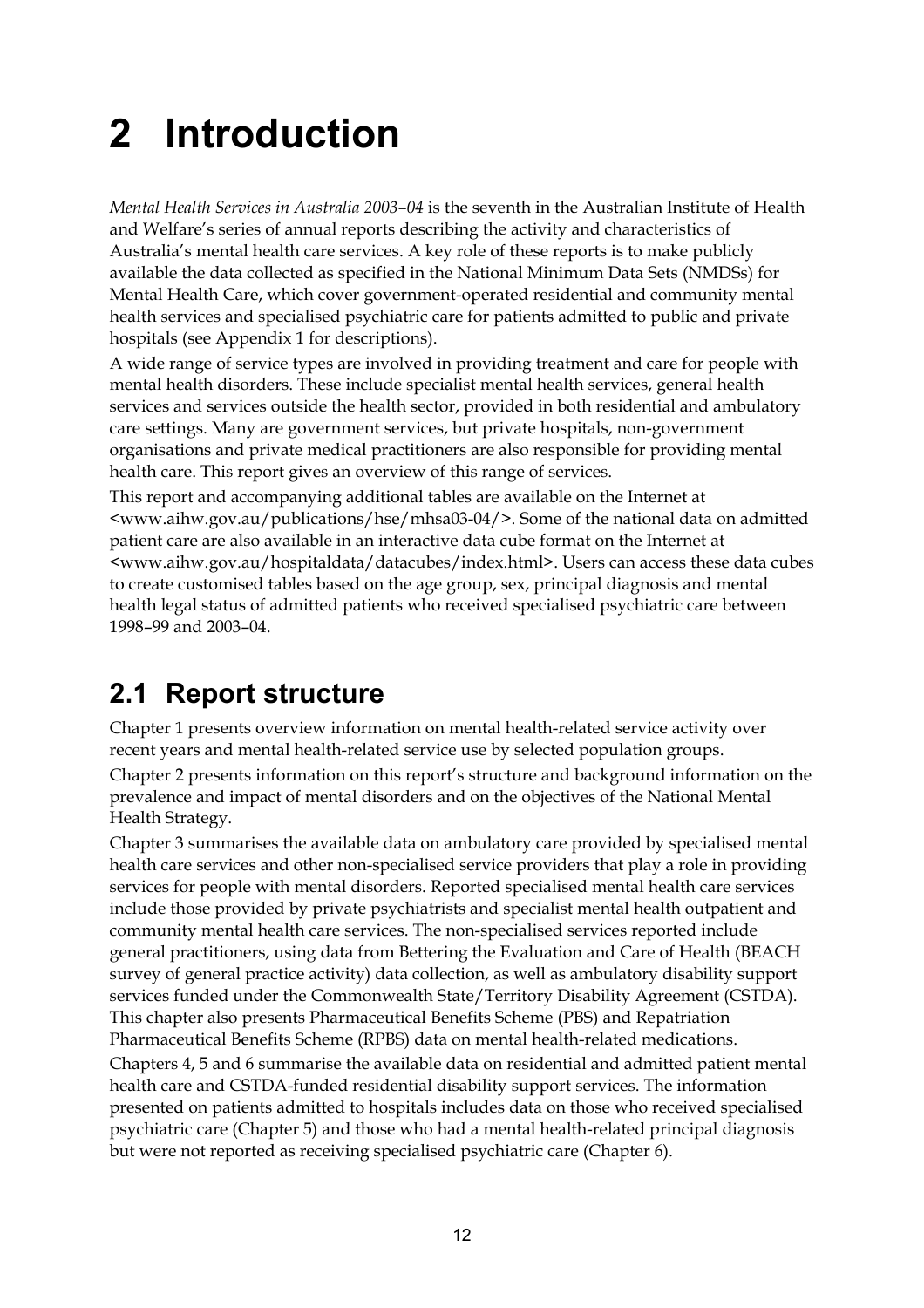Chapter 7 presents information on the public and private psychiatrist and mental health nurse labour forces, including new information on full-time-equivalent psychiatrists and mental health nurses. This chapter also presents data on the staffing and expenditure of government-operated residential and community mental health services and public and private hospitals that provide specialised psychiatric care.

The appendixes provide detailed technical notes on the data and analyses that are included in the chapters, as well as some supplementary information. Appendix 1 outlines the data sources used for this report and their respective strengths and weaknesses and technical notes on data presentation, including population rates. Appendix 2 provides information on the codes used to define mental health-related care and medications and on the definition of hospital separations that could be considered equivalent to ambulatory mental health care. Appendix 3 provides state- and territory-specific data on government-operated community mental health care and on admitted patient care, including ambulatory-equivalent mental health care. Appendix 4 provides information on mental health-related supported accommodation services provided through the Supported Accommodation Assistance Program. Appendix 5 presents information on the National Survey of Mental Health Services and how it compares with the data collections used in this report.

The data in this report are mainly for 2003–04. In the interest of presenting the most up-todate data, data for 2004–05 are presented for Medicare, the Pharmaceutical Benefits Scheme (PBS) and the Repatriation Pharmaceutical Benefits Scheme (RPBS). Readers requiring 2003–04 data from the Medicare, PBS or RPBS collections can refer to *Mental Health Services in Australia 2002–03* (AIHW 2005f).

# **2.2 Background**

This section provides background information on the prevalence of mental disorders and psychiatric disability from the 1997 National Survey of Mental Health and Wellbeing of Adults, the 1998 National Survey of Mental Health and Wellbeing of Children and Adolescents, the 2001 National Health Survey, the 2003 Survey of Disability, Ageing and Carers and the 2004 National Drug Strategy Household Survey. It also includes background information on the National Mental Health Strategy and its objectives (Box 2.1).

### **Prevalence of mental disorders**

The most commonly quoted figure for mental disorders in Australia is that approximately one in five adults will experience a mental illness at some time in their life. This figure is from the adult component of the National Survey of Mental Health and Wellbeing (NSMHW) conducted in 1997 by the Australia Bureau of Statistics (ABS 1998). Approximately 10,600 people aged 18 years and over participated in the survey; a range of mental disorders was diagnosed using a computerised version of the Composite International Diagnostic Interview. These disorders included anxiety or affective disorders and substance use disorders.

The survey found that an estimated 18% of Australian adults had experienced a mental disorder in the 12 months before the interview (ABS 1998). The prevalence of mental disorders decreased with age, with the highest prevalence reported for adults aged 18–24 years (27%), reflecting a relatively high rate of substance use disorders in that age group. The prevalence was lowest, at 6%, for those aged 65 and over.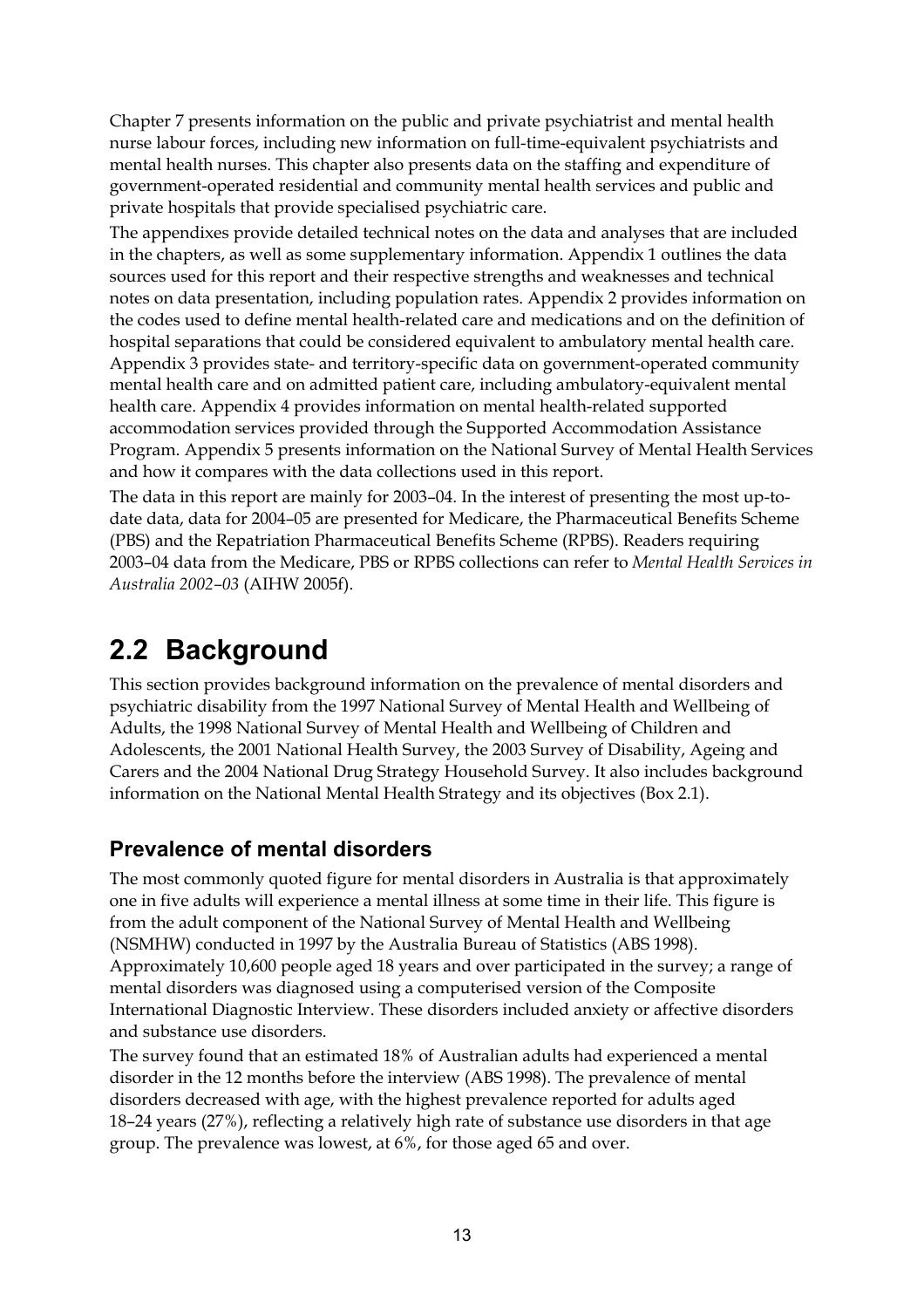Women were more likely than men to have had an anxiety or affective disorder and men were more than twice as likely as women to have had a substance use disorder. Anxiety disorders were most common for women aged 45–54 years (16%). Affective disorders, which include depression, were most common for women aged 18–24 years (11%). Substance use disorders were most common for men aged 18–24 years (22%). More information on the results of this study can be found in *Mental Health Services in Australia 2000–01* (AIHW 2003).

The child and adolescent component of the National Survey of Mental Health and Wellbeing found the most frequently reported disorder for children aged 6–17 years was attentiondeficit hyperactivity disorder (ADHD) (11%, or an estimated 355,000 children and adolescents). Less prevalent were depressive disorders (4%, or 117,000) and conduct disorders (3%, or 95,000) (Sawyer et al. 2000).

#### **Box 2.1: National Mental Health Strategy**

*In 1992 the Australian, state and territory governments endorsed the National Mental Health Strategy as a framework to guide the reform agenda for mental health. A brief outline of the Strategy follows. For more information on the Strategy, refer to the* National Mental Health Report 2004 *(DHA 2004). The aims of the Strategy are to:* 

- *promote the mental health of the Australian community and, where possible, prevent the development of mental disorder*
- *reduce the impact of mental disorders on individuals, families and the community; and*
- *assure the rights of people with mental disorders.*

*The broad aims and objectives of the Strategy are described in the National Mental Health Policy. The policy has 38 objectives, including objectives relating to the shift from institutional to community care and the delivery of services in mainstream settings. The approach to be taken by the Australian, state and territory governments in implementing the aims and objectives of the policy were described by the First National Mental Health Plan, which ran from 1992–93 to 1997–98.* 

*The Second National Mental Health Plan (1998–99 to 2002–03) was endorsed by all governments in 1998. The aim of the second plan was to consolidate reforms of the first plan and to extend into additional areas, with a particular focus on promotion and prevention, partnerships in service reform and delivery, and service quality and effectiveness.* 

*The National Mental Health Plan 2003–08 consolidates reforms begun under the first two plans and has four priority themes: promoting mental health and preventing mental health problems, increasing service responsiveness, strengthening quality and fostering research, and innovation and sustainability.* 

*This plan is supported by the development of national mental health information as outlined in the*  National Mental Health Information Priorities 2nd Edition *(DHA 2005*)*. This document identifies three key challenges: moving from information collection to information use; moving from projects to sustainable systems; and responding to new policy drivers. Ten priority areas have been identified and encompass 42 action items. These will be the focus of mental health information development during the life of the current National Mental Health Plan.* 

#### **Prevalence of psychological distress**

The National Survey of Mental Health and Wellbeing of Adults conducted in 1997, the National Health Survey conducted in 2001, and the 2004 National Drug Strategy Household Survey collected information on the prevalence of current psychological distress using the 10-item Kessler 10 Scale of Psychological Distress (K10) measure (ABS 1998, 2002; AIHW 2005h). This instrument is used to ask about negative emotional states in the four weeks prior to interview and relates to levels of anxiety and depressive symptoms experienced by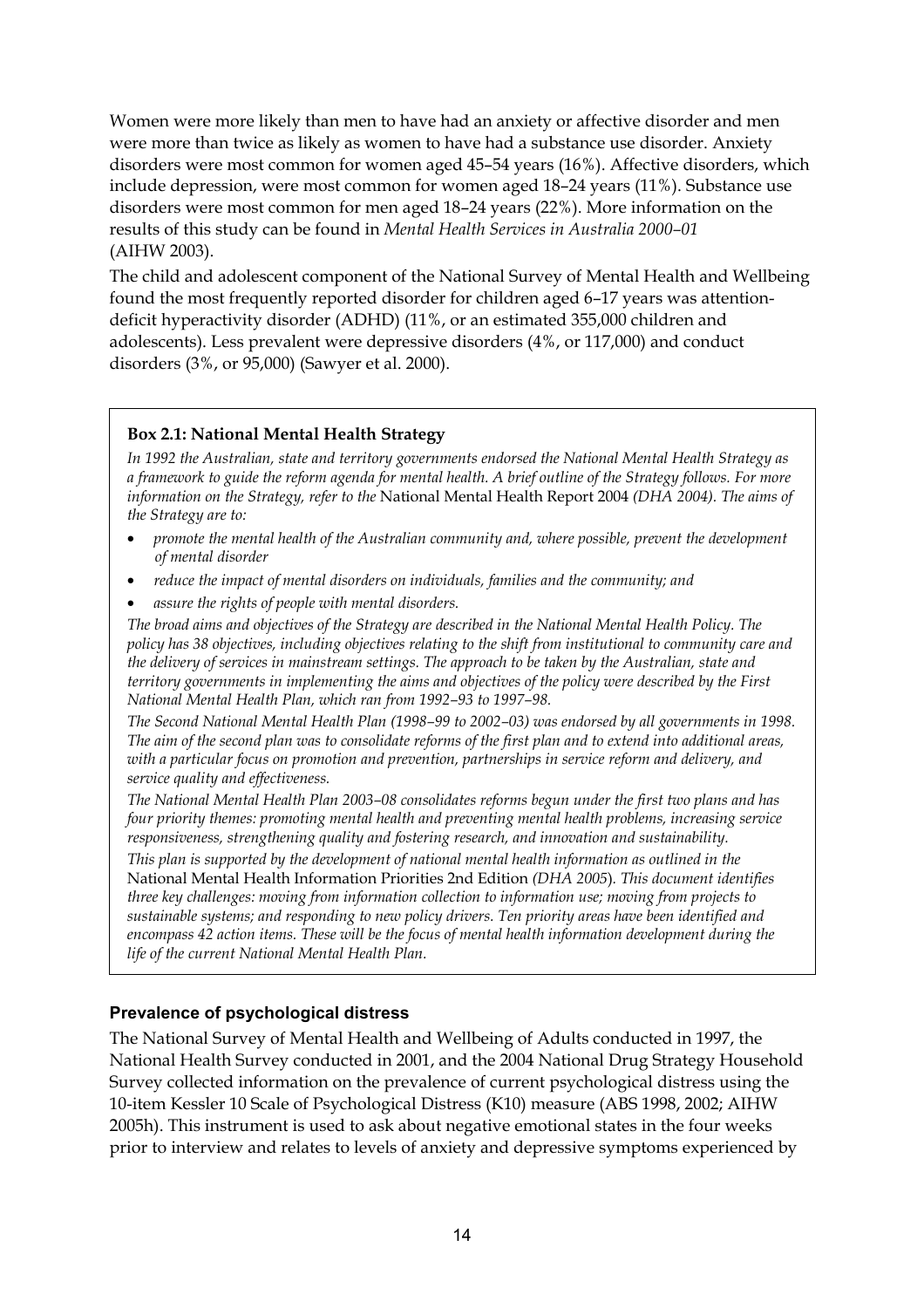the person. It consists of 10 non-specific questions. For example, respondents are asked how often they felt nervous, hopeless and restless. They can respond: all of the time, most of the time, some of the time, a little of the time, or none of the time.

The results from the K10 were grouped into four categories: low (score of 10–15, indicating little or no psychological distress), moderate (16–21), high (22–29) and very high levels of psychological distress (score of 30–50). K10 scores in the very high psychological distress category can indicate a need for professional help (ABS 2002).

Table 2.1 reports the estimated proportion of adults with very high (30–50) psychological distress scores in 1997, 2001 and 2004. In 1997 an estimated 2.2% of Australians aged 18 and over had very high levels of psychological distress. In 2001 the estimated proportion was 3.6% and in 2004 it was 2.3% (Table 2.1).

In both 1997 and 2001 males and females in the age group 45–54 years most frequently had very high levels of psychological distress. In 2004 the highest estimated proportion of males with very high levels of psychological distress was reported for the age group 25–34 years. The highest estimated level of psychological distress was reported in the 18–24 years age group for females.

In 2004 approximately two in three people aged 18 years or more reported low levels of psychological distress (68.4%) (Table 2.2).

| Year | $18 - 24$     | $25 - 34$      | $35 - 44$ | $45 - 54$ | 55-64     | 65 and over | <b>Total</b> |  |  |  |
|------|---------------|----------------|-----------|-----------|-----------|-------------|--------------|--|--|--|
|      | <b>Males</b>  |                |           |           |           |             |              |  |  |  |
| 1997 | $(0.6^{(a)})$ | $(a)$ 1.3      | 2.2       | 3.0       | 2.7       | $(a)$ 1.9   | 1.9          |  |  |  |
| 2001 | 2.7           | 2.1            | 2.5       | 3.7       | 3.6       | 1.9         | 2.7          |  |  |  |
| 2004 | 2.5           | 2.9            | 1.5       | 2.0       | 1.9       | 1.0         | 2.0          |  |  |  |
|      |               | <b>Females</b> |           |           |           |             |              |  |  |  |
| 1997 | (a)2.1        | 2.8            | 2.4       | 3.8       | $(a)$ 1.5 | $(a)$ 1.3   | 2.4          |  |  |  |
| 2001 | 5.4           | 4.6            | 4.2       | 5.5       | 3.6       | 3.2         | 4.4          |  |  |  |
| 2004 | 4.5           | 3.2            | 2.9       | 2.0       | 1.7       | 1.4         | 2.6          |  |  |  |
|      |               |                |           | Total     |           |             |              |  |  |  |
| 1997 | 1.3           | 2.1            | 2.3       | 3.4       | 2.1       | 1.6         | 2.2          |  |  |  |
| 2001 | 4.0           | 3.4            | 3.4       | 4.6       | 3.6       | 2.6         | 3.6          |  |  |  |
| 2004 | 3.5           | 3.0            | 2.2       | 2.0       | 1.8       | 1.2         | 2.3          |  |  |  |

**Table 2.1: Estimated proportion of adults with very high (30–50) psychological distress scores on the Kessler 10 Scale of Psychological Distress, Australia, 1997, 2001 and 2004 (per cent)** 

(a) Estimate has a relative standard error of between 25% and 50% and should be used with caution.

*Source:* ABS (1998, 2002), AIHW (2005h).

The 2004 National Drug Strategy Household Survey used the K10 score to compare levels of psychological distress among users and non-users of alcohol and other drugs. Daily smokers were more likely than non-smokers to report high to very high levels of psychological distress (17.0% and 8.2% respectively). Similar to tobacco use, high-risk drinkers were more likely than low-risk drinkers to experience high to very high levels of psychological distress (15.6% and 8.6% respectively).

The use of illicit drugs was associated with increased levels of psychological distress, with almost two in five people (19.6%) who had used an illicit drug in the preceding month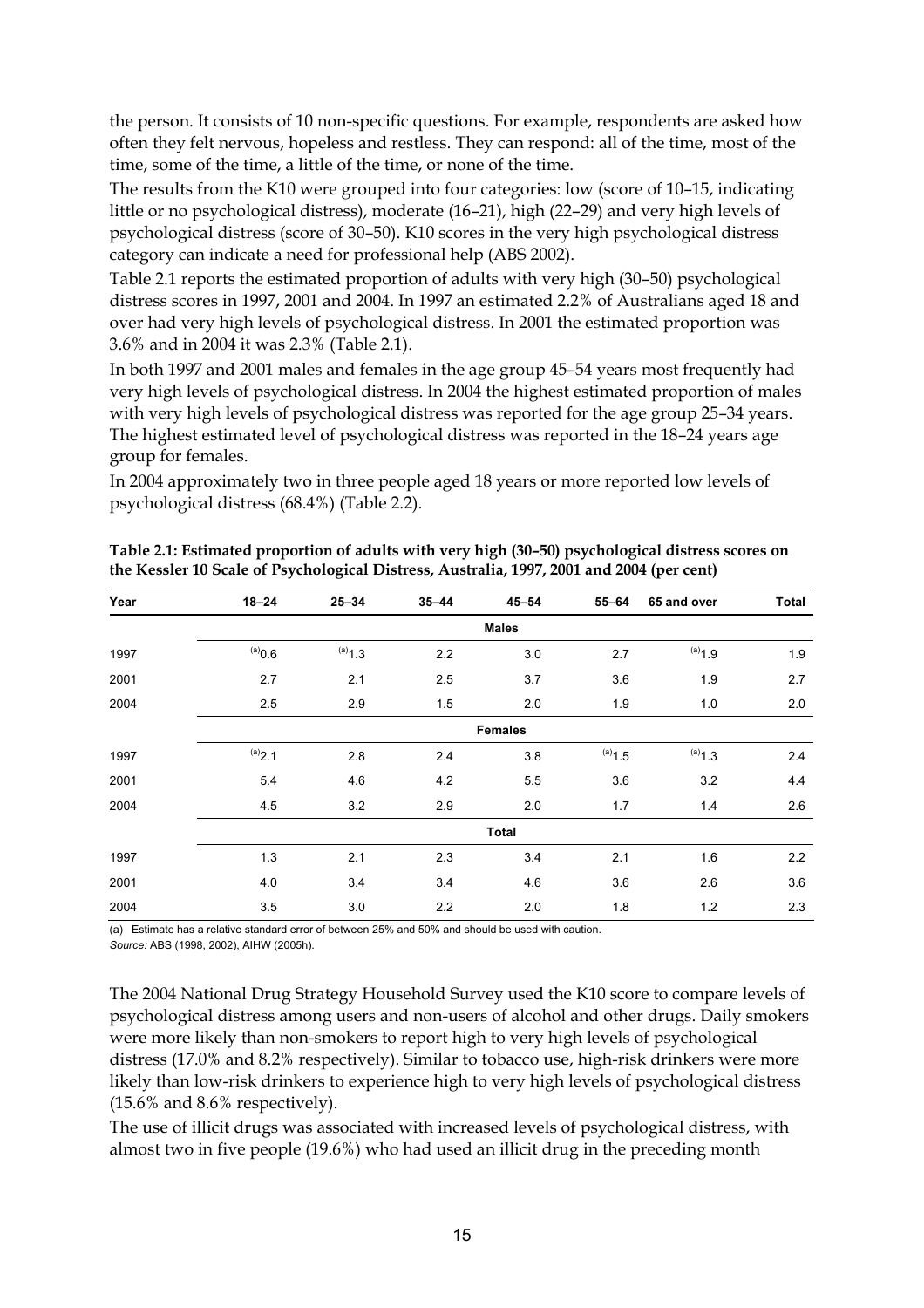reporting high to very high levels of psychological distress. This was particularly the case with heroin, for which approximately two in three people (64.9%) who had used heroin in the past month reported high to very high levels of psychological distress.

| Table 2.2: Population level of psychological distress <sup>(a)</sup> and selected drug use patterns, persons |
|--------------------------------------------------------------------------------------------------------------|
| aged 18 years and over, 2004 (per cent)                                                                      |

|                                                | Level of psychological distress <sup>(b)</sup> |                 |      |           |  |
|------------------------------------------------|------------------------------------------------|-----------------|------|-----------|--|
| Substance/behaviour                            | Low                                            | <b>Moderate</b> | High | Very high |  |
| All persons (18+)                              | 68.4                                           | 21.8            | 7.6  | 2.3       |  |
| Tobacco smoking status                         |                                                |                 |      |           |  |
| Daily                                          | 58.4                                           | 24.7            | 12.0 | 5.0       |  |
| Other recent smokers                           | 60.5                                           | 27.3            | 10.5 | 1.7       |  |
| Non-smokers <sup>(c)</sup>                     | 71.0                                           | 20.9            | 6.4  | 1.7       |  |
| Risk of alcohol-related harm in the short term |                                                |                 |      |           |  |
| High risk                                      | 54.3                                           | 30.1            | 11.8 | 3.8       |  |
| Risky                                          | 64.5                                           | 24.2            | 9.0  | 2.4       |  |
| Low risk                                       | 71.0                                           | 20.4            | 6.7  | 1.9       |  |
| Abstainer                                      | 69.8                                           | 20.3            | 7.4  | 2.5       |  |
| Any illicit <sup>(d)</sup>                     |                                                |                 |      |           |  |
| Used in the last month                         | 50.0                                           | 30.4            | 14.0 | 5.6       |  |
| Not used in the last month                     | 70.4                                           | 20.9            | 6.9  | 1.9       |  |
| Marijuana/cannabis                             |                                                |                 |      |           |  |
| Used in the last month                         | 49.8                                           | 31.0            | 13.4 | 5.8       |  |
| Not used in the last month                     | 69.8                                           | 21.1            | 7.1  | 2.0       |  |
| Heroin                                         |                                                |                 |      |           |  |
| Used in the last month                         | 9.9                                            | 25.2            | 32.2 | 32.7      |  |
| Not used in the last month                     | 68.5                                           | 21.7            | 7.5  | 2.2       |  |
| Meth/amphetamines                              |                                                |                 |      |           |  |
| Used in the last month                         | 36.1                                           | 32.8            | 21.0 | 10.1      |  |
| Not used in the last month                     | 68.8                                           | 21.6            | 7.4  | 2.2       |  |
| Ecstasy                                        |                                                |                 |      |           |  |
| Used in the last month                         | 44.5                                           | 33.9            | 15.8 | 5.8       |  |
| Not used in the last month                     | 68.8                                           | 21.6            | 7.4  | 2.2       |  |
| Inhalants                                      |                                                |                 |      |           |  |
| Used in the last month                         | 45.9                                           | 31.7            | 12.5 | 9.8       |  |
| Not used in the last month                     | 68.5                                           | 21.7            | 7.5  | 2.2       |  |
| Cocaine                                        |                                                |                 |      |           |  |
| Used in the last month                         | 45.2                                           | 31.0            | 17.2 | 6.7       |  |
| Not used in the last month                     | 68.5                                           | 21.8            | 7.5  | 2.2       |  |

(a) Using the Kessler 10 Scale of Psychological Distress.

(b) Low: K10 score 10–15; Moderate: 16–21; High: 22–29; Very high: 30–50.

(c) 'Ex-smokers' and persons who have 'never smoked'.

(d) Does not include 'other opiates' or 'injecting drug use'.

*Source:* AIHW (2005h).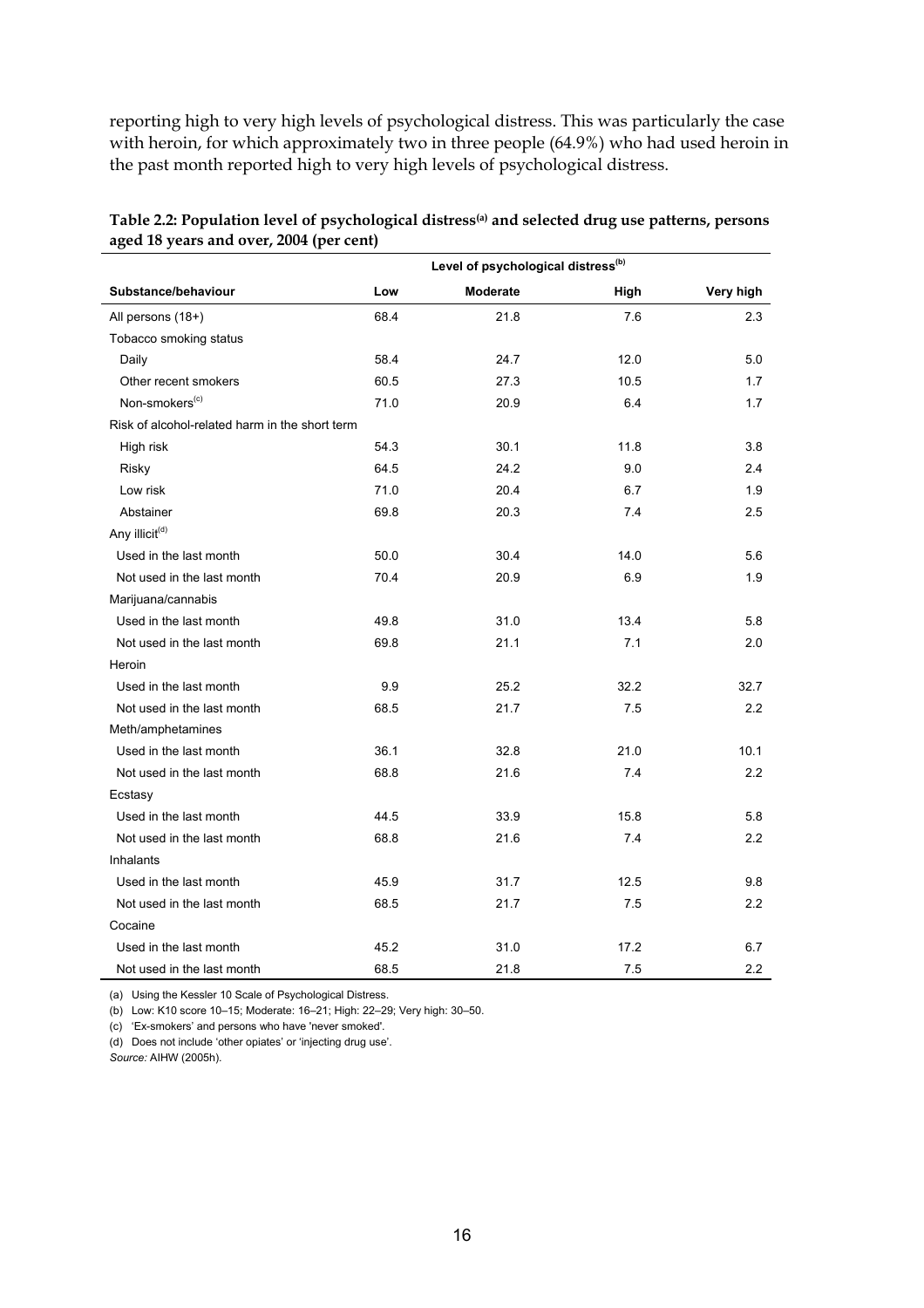#### **Prevalence of psychiatric disability**

Having a mental health condition such as depression or anxiety can be disabling in its impact on day-to-day life and/or long-term functioning. The Australian Bureau of Statistics 2003 Survey of Disability, Ageing and Carers (SDAC) estimated the prevalence of psychiatric disability at 5.2% of the Australian population (Table 2.3), representing around 1.0 million people. This includes persons for whom a psychiatric disability was reported as their main disabling condition and persons for whom a psychiatric disability was reported as a disability other than their main disabling condition.

|                                        | <b>Males</b> |       | <b>Females</b>     |       | <b>Total</b>       |       |  |  |
|----------------------------------------|--------------|-------|--------------------|-------|--------------------|-------|--|--|
| Type of disability                     | No.          | $\%$  | No.                | %     | No.                | $\%$  |  |  |
|                                        |              |       | 0-14 years         |       |                    |       |  |  |
| Profound core activity limitation      | 20.7         | 1.1   | 11.8               | 0.6   | 32.5               | 0.8   |  |  |
| Severe core activity limitation        | 16.2         | 0.8   | 4.8                | 0.3   | 20.9               | 0.5   |  |  |
| Moderate core activity limitation      | $4.3^{(d)}$  | 0.2   | $0.0^\mathrm{(e)}$ | 0.0   | 4.3 <sup>(d)</sup> | 0.1   |  |  |
| Mild core activity limitation          | $6.8^{(d)}$  | 0.3   | 4.1                | 0.2   | 10.8               | 0.3   |  |  |
| Total with a disability <sup>(c)</sup> | 53.8         | 2.7   | 27.1               | 1.4   | 81.0               | 2.1   |  |  |
| All persons                            | 1,969.8      | 100.0 | 1,880.8            | 100.0 | 3,850.6            | 100.0 |  |  |
|                                        |              |       | $15-64$ years      |       |                    |       |  |  |
| Profound core activity limitation      | 43.4         | 0.6   | 50.0               | 0.8   | 93.4               | 0.7   |  |  |
| Severe core activity limitation        | 52.1         | 0.8   | 78.8               | 1.2   | 130.9              | 1.0   |  |  |
| Moderate core activity limitation      | 45.7         | 0.7   | 69.2               | 1.0   | 114.9              | 0.9   |  |  |
| Mild core activity limitation          | 68.7         | 1.0   | 72.1               | 1.1   | 140.8              | 1.1   |  |  |
| Total with a disability <sup>(c)</sup> | 293.1        | 4.4   | 348.0              | 5.2   | 641.1              | 4.8   |  |  |
| All persons                            | 6,727.9      | 100.0 | 6,643.9            | 100.0 | 13,371.8           | 100.0 |  |  |
|                                        |              |       | 65 years and over  |       |                    |       |  |  |
| Profound core activity limitation      | 45.6         | 4.1   | 125.6              | 9.0   | 171.1              | 6.9   |  |  |
| Severe core activity limitation        | 21.3         | 1.9   | 22.7               | 1.6   | 43.9               | 1.8   |  |  |
| Moderate core activity limitation      | 15.5         | 1.4   | 21.9               | 1.6   | 37.4               | 1.5   |  |  |
| Mild core activity limitation          | 12.4         | 1.1   | 20.8               | 1.5   | 33.2               | 1.3   |  |  |
| Total with a disability ${}^{(c)}$     | 100.5        | 9.0   | 195.3              | 14.1  | 295.8              | 11.8  |  |  |
| All persons                            | 1,110.6      | 100.0 | 1,386.2            | 100.0 | 2,496.8            | 100.0 |  |  |
|                                        | <b>Total</b> |       |                    |       |                    |       |  |  |
| Profound core activity limitation      | 109.6        | 1.1   | 187.4              | 1.9   | 297.0              | 1.5   |  |  |
| Severe core activity limitation        | 89.6         | 0.9   | 106.2              | 1.1   | 195.8              | 1.0   |  |  |
| Moderate core activity limitation      | 65.6         | 0.7   | 91.1               | 0.9   | 156.6              | 0.8   |  |  |
| Mild core activity limitation          | 87.9         | 0.9   | 96.9               | 1.0   | 184.8              | 0.9   |  |  |
| Total with a disability ${}^{(c)}$     | 447.4        | 4.6   | 570.5              | 5.8   | 1,017.9            | 5.2   |  |  |
| All persons                            | 9,808.4      | 100.0 | 9,910.9            | 100.0 | 19,719.3           | 100.0 |  |  |

| Table 2.3: Persons with a psychiatric disability <sup>(a)</sup> ('000), by age group, sex and core activity |  |
|-------------------------------------------------------------------------------------------------------------|--|
| limitation, Australia, 2003 <sup>(b)</sup>                                                                  |  |

(a) Persons with a psychiatric disability based on all disabling conditions.

(b) For this table data are sourced from the confidentialised unit record file of the ABS 2003 Survey of Disability, Ageing and Carers. Data for the corresponding table in the *2002–03 Mental Health Services in Australia* report were sourced directly from the ABS 2003 Survey of Disability, Ageing and Carers. As a result, there are small differences in the data between the two tables.

(c) Includes people with no core-activity limitation but who are restricted in schooling or employment only, and people without specific limitations or restrictions.

(d) Estimate has an associated relative standard error (RSE) of between 25% and 50% and should be interpreted accordingly.

(e) Estimate has an associated relative standard error (RSE) of greater than 50% and should be interpreted accordingly.

*Source:* AIHW analysis of ABS 2003 Survey of Disability, Ageing and Carers confidentialised unit record file.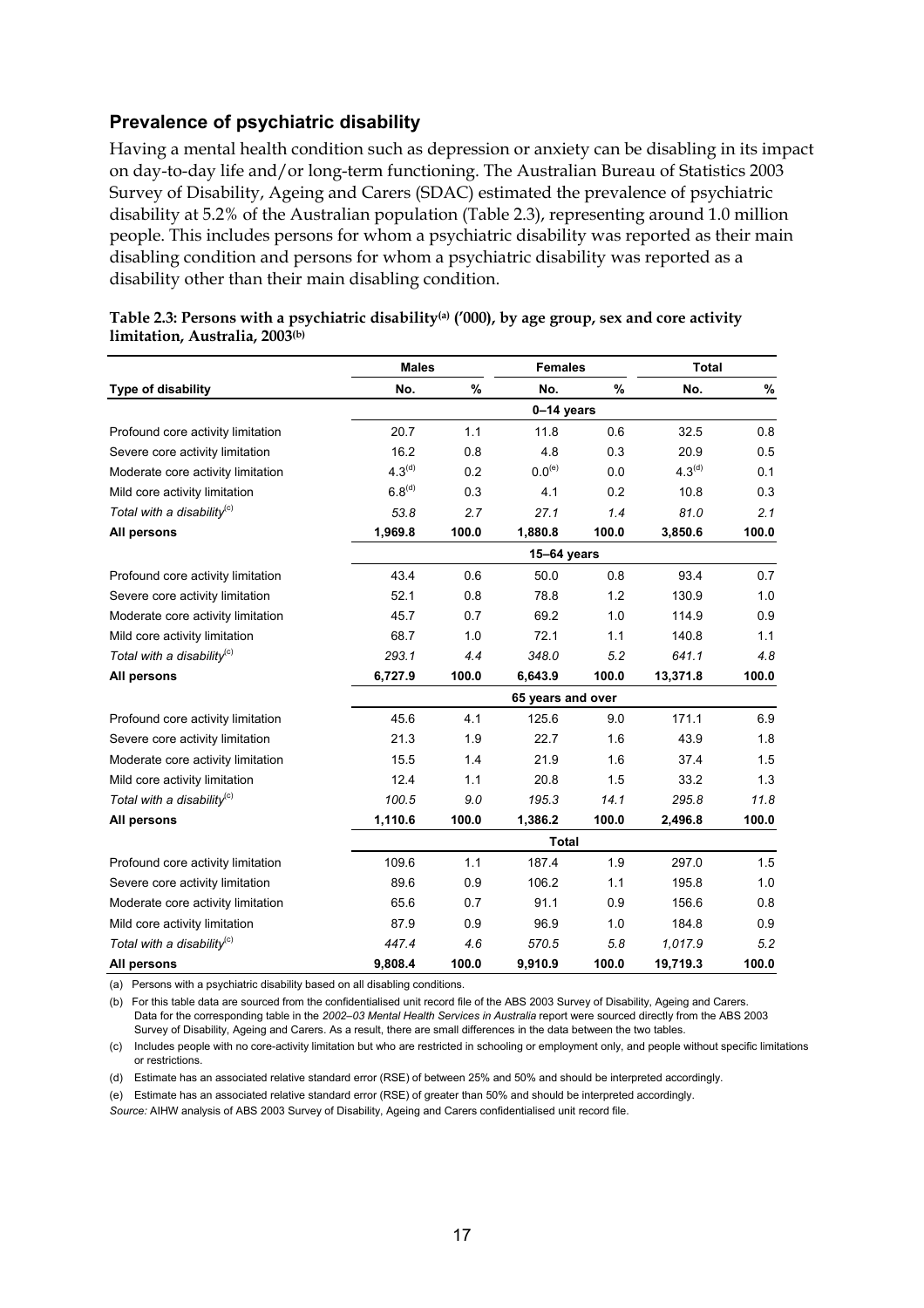There was an estimated 432,200 persons for whom a psychiatric disability was reported as the person's main disabling condition (Table 2.4), equivalent to a prevalence of 2.2% (derived from Tables 2.3 and 2.4). The prevalence for persons aged less than 15 years was estimated at 1.2%, for persons aged 15–64 years it was estimated at 2.1% and for persons aged 65 years and over it was estimated at 3.9%.

Prevalence of psychiatric disability was higher for those aged 65 years and older (11.8%) compared with that for persons aged less than 15 years (2.1%) and for persons aged 15–65 years (4.8%). It was higher among older females overall (14.1%) than males (9.0%) (Table 2.3). The proportion of the Australian population who had a psychiatric disability with a severe or profound core activity limitation—that is, they sometimes or always needed help with self-care, mobility or communication activities—was 2.5% overall. Severe or profound core activity limitation was more common in older people (8.7% of those 65 years and older compared with 1.7% of those aged 15–64 years and 1.3% of those aged less than 15 years), and more common in females (3.0%) compared with males (2.0%).

Psychiatric disability was commonly reported with other disabling conditions. For those for whom psychiatric disability was reported as the main disabling condition, physical and/or diverse disabilities were also reported by 55% and intellectual disability was reported by 42.4% (Table 2.4), corresponding to estimates of 183,300 and 239,900 persons respectively. Prevalence of intellectual disability within this group was highest for those aged less than 15 years (79.7%). For sensory/speech, acquired brain injury and physical/diverse disabilities, prevalence was highest for those aged 65 years and over (62.4%, 17.7% and 83.5%, respectively).

For those for whom psychiatric disability was reported as the main or another disabling condition, physical and/or diverse disabilities were reported by 36.2% (an estimated 368,400 persons) and sensory/speech disability was reported for 36.7% (an estimated 373,300 persons) (Table 2.4). Prevalence of intellectual disability within this group was highest for those aged less than 15 years (83.9%). For sensory/speech and physical/diverse disabilities, prevalence was highest for those aged 65 years and over (58.9% and 92.8%, respectively). For acquired brain injury, prevalence was highest for those aged 15–64 years (19.4%).

|                           | $0-14$ years                                                    |       | $15-64$ years |       | 65 years and over |       | <b>Total</b> |       |  |
|---------------------------|-----------------------------------------------------------------|-------|---------------|-------|-------------------|-------|--------------|-------|--|
| Other disability reported | No.                                                             | %     | No.           | $\%$  | No.               | $\%$  | No.          | %     |  |
|                           | Psychiatric disability as the main disabling condition          |       |               |       |                   |       |              |       |  |
| Intellectual              | 37.8                                                            | 79.7  | 80.4          | 28.9  | 65.1              | 61.3  | 183.3        | 42.4  |  |
| Sensory/speech            | 21.1                                                            | 44.5  | 52.0          | 18.7  | 66.2              | 62.4  | 139.3        | 32.2  |  |
| Acquired brain injury     | $2.6^{(b)}$                                                     | 5.6   | 48.3          | 17.3  | 18.7              | 17.7  | 69.7         | 16.1  |  |
| Physical/diverse          | 10.1                                                            | 21.3  | 141.2         | 50.7  | 88.6              | 83.5  | 239.9        | 55.5  |  |
| Total <sup>(a)</sup>      | 47.5                                                            | 100.0 | 278.6         | 100.0 | 106.2             | 100.0 | 432.2        | 100.0 |  |
|                           | Psychiatric disability as the main or other disabling condition |       |               |       |                   |       |              |       |  |
| Intellectual              | 67.9                                                            | 83.9  | 181.2         | 28.3  | 119.2             | 40.3  | 368.4        | 36.2  |  |
| Sensory/speech            | 39.1                                                            | 48.3  | 159.9         | 24.9  | 174.3             | 58.9  | 373.3        | 36.7  |  |
| Acquired brain injury     | 6.7                                                             | 8.3   | 124.4         | 19.4  | 42.1              | 14.2  | 173.2        | 17.0  |  |
| Physical/diverse          | 28.3                                                            | 34.9  | 462.0         | 72.1  | 274.5             | 92.8  | 764.8        | 75.1  |  |
| Total <sup>(a)</sup>      | 81.0                                                            | 100.0 | 641.1         | 100.0 | 295.8             | 100.0 | 1.017.9      | 100.0 |  |

**Table 2.4: Persons with a psychiatric disability ('000), by age group and other reported disabilities, Australia, 2003**

(a) Includes all other types of disability.

(b) Estimate has an associated relative standard error (RSE) of between 25% and 50% and should be interpreted accordingly.

*Source:* AIHW analysis of ABS 2003 Survey of Disability, Ageing and Carers confidentialised unit record file.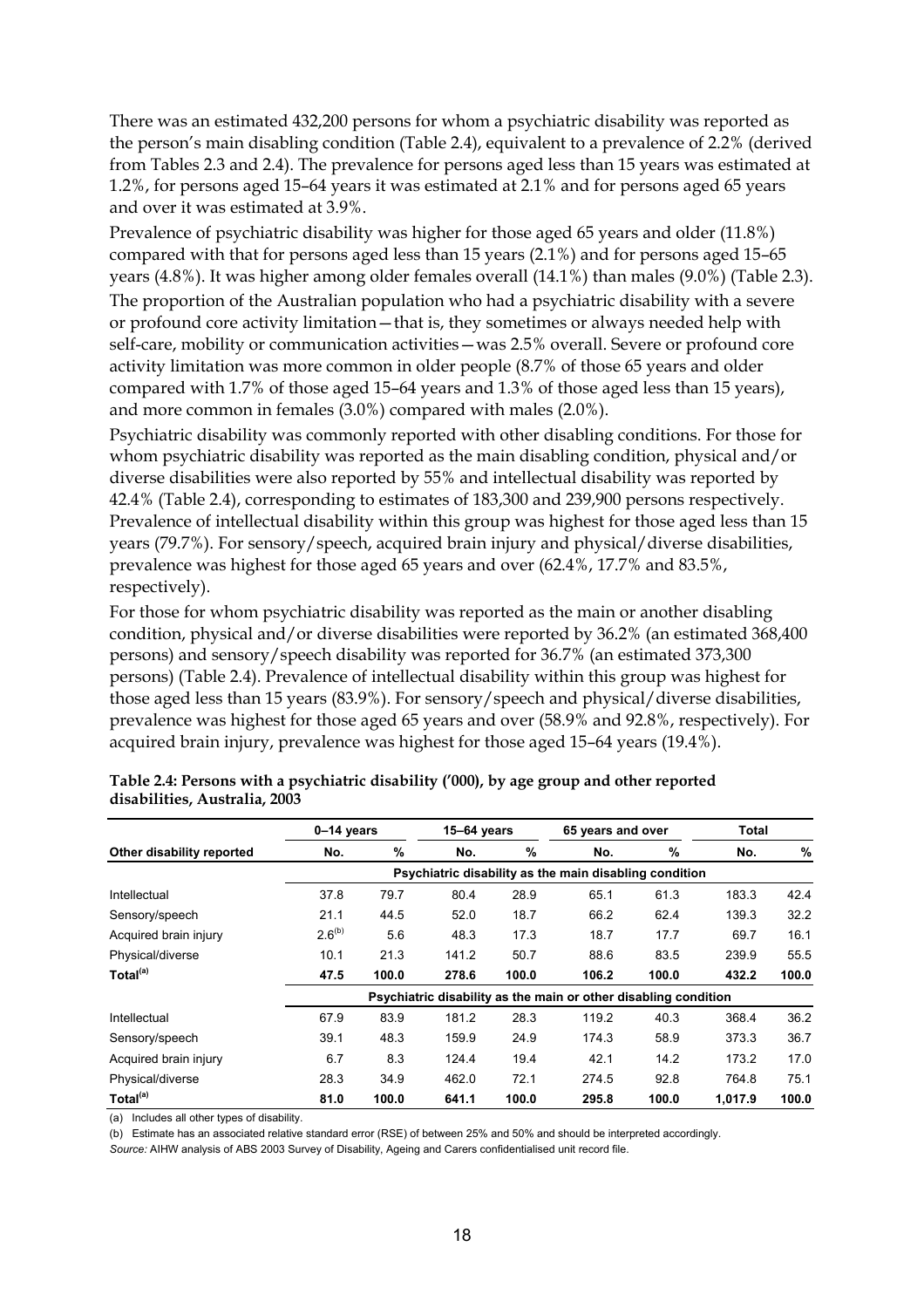The prevalence of disability, as defined in the NSMHW, was estimated at 7.8% of persons aged 18 years and over. There are a number of differences between the two surveys which may account for the difference in the disability prevalence rates and which show that the data from these surveys are not able to be compared. For example, the NSMHWB was specifically designed to measure, through a structured questionnaire, the prevalence of mental disorders, whereas the SDAC was designed, among other things, to measure levels of disability. The population surveyed for the NSMHWB was persons aged 18 years and over, whereas the SDAC surveyed the Australian population of all ages. In addition, the definitions used in each survey for mental disorders differ.

### **2.3 Health service expenditure for mental health disorders**

A detailed analysis of health service expenditure by disease and injury categories, including mental health, has been undertaken for 1993–94 and 2000–01 (AIHW 2005c). This analysis distributed total health expenditure in Australia by disease category, estimated using information such as diagnoses reported for patients admitted to hospital, and by problems managed for patients attending general practitioners. The data reported here revise and update the similar data presented in *Mental Health Services in Australia 2002–03* (AIHW 2005f).

| Year          | Hospitals <sup>(b)</sup>                               | Aged<br>care<br>homes | Out-of-<br>hospital<br>medical <sup>(c)</sup> | Pharma-<br>ceuticals | Other health<br>professional<br>services <sup>(d)</sup> | Research | Community<br>mental<br>health<br>services | <b>Total</b> |  |  |  |
|---------------|--------------------------------------------------------|-----------------------|-----------------------------------------------|----------------------|---------------------------------------------------------|----------|-------------------------------------------|--------------|--|--|--|
|               | Mental disorders excluding dementias <sup>(e)</sup>    |                       |                                               |                      |                                                         |          |                                           |              |  |  |  |
| 2000-01       | 1,196                                                  | 366                   | 499                                           | 616                  | 134                                                     | 109      | 821                                       | 3,741        |  |  |  |
| 1993-94 $(a)$ | 1,091                                                  | 316                   | 512                                           | 237                  | 99                                                      | 34       | 408                                       | 2,697        |  |  |  |
|               | Alzheimer's disease and other dementias <sup>(1)</sup> |                       |                                               |                      |                                                         |          |                                           |              |  |  |  |
| 2000-01       | 160                                                    | 1.902                 | 18                                            | 27                   | 9                                                       | 94       | 21                                        | 2,230        |  |  |  |
| 1993-94 $(a)$ | 132                                                    | 647                   | 13                                            | 2                    | 5                                                       | 14       | n.a.                                      | 814          |  |  |  |

**Table 2.5: Health system costs of mental disorders and Alzheimer's disease and other dementias in Australia, 1993–94(a) and 2000–01 (\$ million)** 

(a) Expenditures for 1993–94 have been converted to 2000–01 prices by adjusting for health price inflation between 1993–94 and 2000–01.

(b) Includes admitted and non-admitted patients and in-hospital private medical services.

(c) Includes unreferred attendances, imaging, pathology and other medical.

(d) Includes services delivered by physiotherapists, chiropractors, occupational therapists, audiologists, speech therapists, hydropaths, podiatrists, therapeutic and clinical massage therapists, clinical psychologists, dieticians and osteopaths.

(e) Includes ICD-10-AM codes F04–F99 (all mental and behavioural disorders excluding dementia in Alzheimer's disease, vascular dementia, dementia in other diseases classified elsewhere and unspecified dementia) and G31.2 (degeneration of nervous system due to alcohol) for 2000–01; ICD-9 chapter V (mental disorders), excluding 290 (senile and presenile organic psychotic conditions) and 330–331 (cerebral degenerations usually manifest in childhood and other cerebral degenerations) for 1993–94.

(f) Includes ICD-10-AM codes F01–F03 (vascular dementia, dementia in other diseases classified elsewhere and unspecified dementia) and G30–G31 (Alzheimer's disease and other degenerative disease of the nervous system not elsewhere classified), excluding G31.2 (degeneration of nervous system due to alcohol) for 2000–01; ICD-9 CM codes 290 (senile and presenile organic psychotic conditions) and 330–331 (cerebral degenerations usually manifest in childhood and other cerebral degenerations) for 1993–04.

n.a. Not available.

*Source:* AIHW (2005c).

In this report expenditure costs of dementias have been included as well as mental disorders because dementias are included in the definition of mental health-related separations used